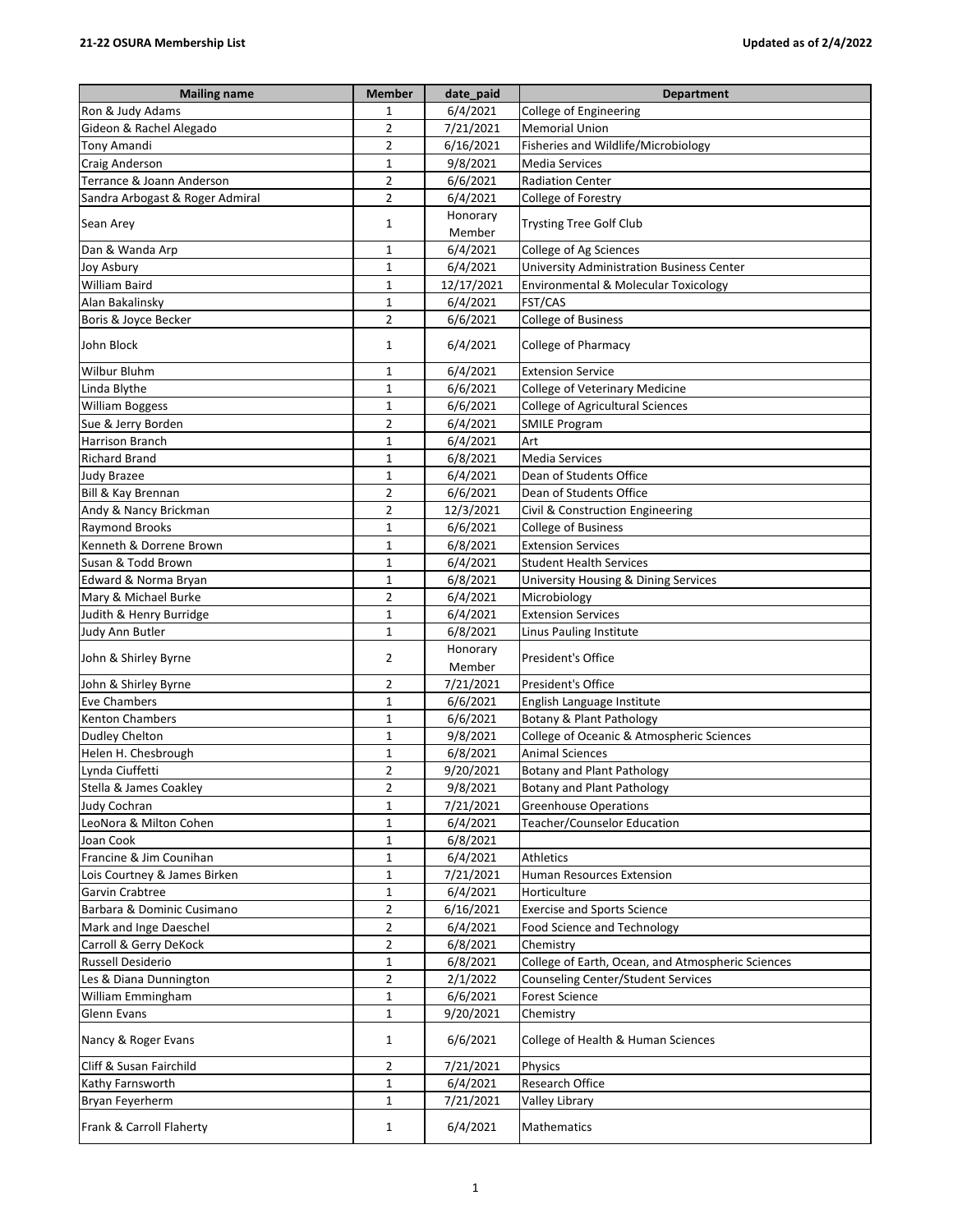| <b>Mailing name</b>                       | <b>Member</b>  | date_paid | <b>Department</b>                                             |
|-------------------------------------------|----------------|-----------|---------------------------------------------------------------|
| Mary Flahive                              | 1              | 6/16/2021 | Mathematics                                                   |
| Rod & Ruby Frakes                         | $\mathbf 1$    | 6/6/2021  | Research Office/Crop Science                                  |
| Sally Francis                             | $\mathbf 1$    | 8/26/2021 | Dean, Graduate School                                         |
| Rob & Arva Frank                          | $\mathbf{1}$   | 6/4/2021  | English/CLA Dean's Office                                     |
| Jim E. Franklin                           | 1              | 6/4/2021  |                                                               |
| Connie Georgiou & Bob Latham              | 2              | 6/6/2021  | <b>Nutrition &amp; Exercise Science</b>                       |
| Wayne Gibson                              | $\mathbf{1}$   | 9/8/2021  | Geosciences                                                   |
| Jadwiga & Tomasz Giebultowicz             | $\overline{2}$ | 7/21/2021 | <b>Integrative Biology</b>                                    |
| Lois & Ed Goering                         | $\overline{2}$ | 6/8/2021  | <b>Home Economics Extension</b>                               |
| Dr. Erlinda Gonzales-Berry                | $\mathbf{1}$   | 9/8/2021  | <b>Ethnic Studies</b>                                         |
| James Good & Janet Morlan                 | $\mathbf{1}$   | 6/6/2021  | College of Oceanic & Atmospheric Sciences/Sea Grant Extension |
| David Graham                              | 1              | 6/16/2021 | Earth, Ocean & Atmo Sci                                       |
| Lloyd Graham                              | $\mathbf{1}$   | 6/4/2021  | College of Forestry                                           |
| Donna Gregerson                           | $\mathbf{1}$   | 6/4/2021  | <b>Extension Services</b>                                     |
| Stanley Gregory and Kathryn Boyer         | $\mathbf 1$    | 9/27/2021 | <b>Fisheries and Wildlife</b>                                 |
| Anita Grunder                             | $\mathbf 1$    | 6/4/2021  | OAS - Earth, Ocean and Atmo Sci                               |
| Ronald & Mary Ann Guenther                | $\mathbf{1}$   | 6/16/2021 | <b>Mathematics</b>                                            |
| Oscar Gutbrod                             | $\mathbf{1}$   | 6/23/2021 | Crop & Soil Science                                           |
| David Hackleman                           | 1              | 6/8/2021  | College of Engineering/Science                                |
| Roberta Hall                              | 1              | 6/8/2021  | Anthropology                                                  |
| <b>Astrid Hancock</b>                     | 1              | 6/4/2021  | Exercise & Sport Science                                      |
| Dianne & Tom Hart                         | $\mathbf{1}$   | 6/8/2021  | Foreign Languages & Literatures/ International Programs       |
| Ralph Daniel Hart                         | 1              | 6/6/2021  | <b>Agricultural Sciences Extension</b>                        |
| <b>Alfred Haunold</b>                     | $\mathbf{1}$   | 9/10/2021 | Crop & Soil Science                                           |
| Gale & Paul Hazel                         | $\mathbf{1}$   | 6/8/2021  | <b>University Events</b>                                      |
| Charlotte Headrick                        | $\mathbf 1$    | 9/8/2021  | Theatre Arts/Speech Communication                             |
| Jim & Beverly Herzog                      | $\mathbf{1}$   | 6/16/2021 | Electrical Engineering & Computer Science                     |
| Stephen & Beverly Hobbs                   | $\mathbf 2$    | 6/8/2021  | Forest Engineering, Resources & Management                    |
| Rob and Kathy Holman                      | $\overline{2}$ | 9/10/2021 | College of Oceanic & Atmospheric Sciences                     |
| Zoe Ann Holmes                            | 1              | 6/16/2021 | <b>Nutrition &amp; Exercise Sciences</b>                      |
| Yasuharu & Gisela Hosoi                   | $\mathbf{1}$   | 6/4/2021  | Philosophy                                                    |
| Nick Houtman                              | $\mathbf{1}$   | 6/4/2021  | News & Research Communications                                |
| Adriana Huyer                             | $\mathbf 1$    | 6/6/2021  | College of Oceanic & Atmospheric Sciences                     |
| Bob Jacobson                              | $\mathbf 1$    | 6/8/2021  | Sea Grant Extension                                           |
| Duane & Mary Johnson                      | $\mathbf{1}$   | 6/8/2021  | Extension Services-4H Youth Development                       |
| Simon & Debra Johnson                     | 2              | 6/8/2021  | English                                                       |
| Kim Jones                                 | $\mathbf{1}$   | 6/16/2021 | OR Dept Fish & Wildlife Research Lab                          |
| Russ & Marla Karow                        | 2              | 6/8/2021  | C.S.S.                                                        |
| Larry & Rose Kenneke                      | 1              | 6/8/2021  | International Research & Development                          |
| Robert Kerr                               | $\mathbf{1}$   | 6/8/2021  | Center for Fraternity & Sorority Life                         |
| Bobbye Koeper Nicholson & Blair Nicholson | $\overline{2}$ | 6/8/2021  | <b>Memorial Union Business Office</b>                         |
| Barbara & Paul Koepsell                   | $\overline{2}$ | 6/8/2021  | Crop & Soil Science                                           |
| Ardis & Jerry Koester                     | $\mathbf{1}$   | 6/6/2021  | <b>Extension Home Economics/AIHM</b>                          |
| Marcos & Jenny Kogan                      | $\overline{2}$ | 7/21/2021 | horticulture                                                  |
| Mathias Kolding                           | 1              | 6/6/2021  | Crop & Soil Science                                           |
| Kelvin Koong                              | 1              | 6/6/2021  | <b>Animal Sciences</b>                                        |
|                                           | $\overline{2}$ | 6/8/2021  |                                                               |
| Brian & Mari Kramer<br>Ken & Paula Krane  | $\overline{2}$ | 6/8/2021  | <b>Forest Engineering</b><br>Physics                          |
| Jerry & Vida Krantz                       | $\overline{2}$ | 6/6/2021  | <b>Integrative Biology</b>                                    |
| Joseph Krause                             | $\mathbf{1}$   | 6/6/2021  | School of Language, Culture and Society                       |
| Carol Kronstad                            | 1              | 6/6/2021  | Crop & Soil Science                                           |
| Jim & Bonnie Krueger                      | 1              | 7/21/2021 | Chemistry                                                     |
| Larry Landis                              | $\mathbf{1}$   | 6/4/2021  |                                                               |
| Lillian Larwood                           | $\mathbf{1}$   | 6/4/2021  | Library<br>4-H Youth Development Education                    |
|                                           | $\mathbf{1}$   |           |                                                               |
| Murray Laver                              |                | 6/4/2021  | <b>Forest Products</b>                                        |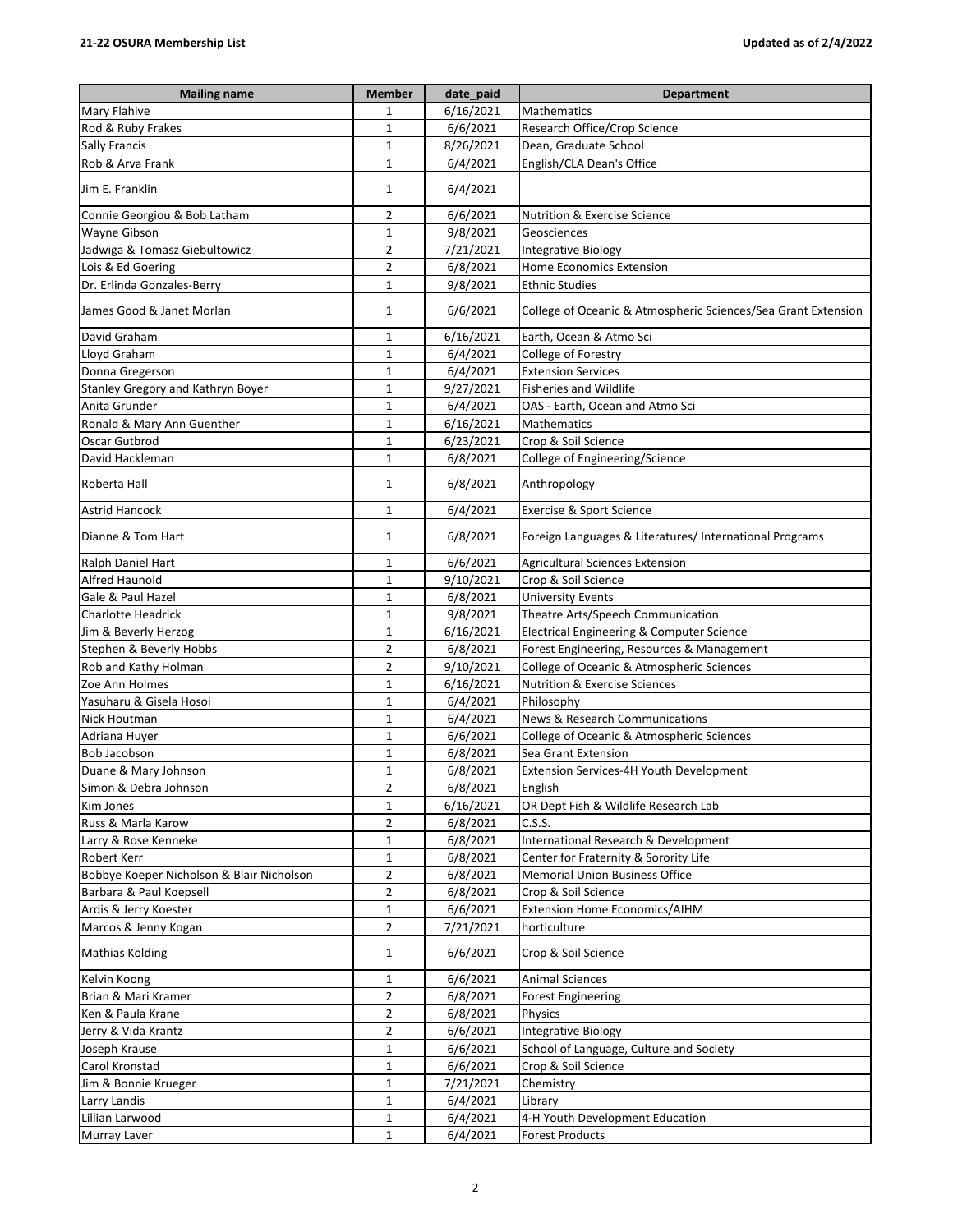| <b>Mailing name</b>              | <b>Member</b>  | date_paid          | <b>Department</b>                                                                     |
|----------------------------------|----------------|--------------------|---------------------------------------------------------------------------------------|
| Phyllis & Gerald Lee             | 1              | 6/4/2021           | Multicultural Affairs/President's Office                                              |
| Nancy Leman                      | $\mathbf 1$    | 6/23/2021          | English                                                                               |
| Barbara Lerwick                  | $\mathbf 1$    | 6/4/2021           | <b>Student Health Services</b>                                                        |
| Peter & Judy List                | $\mathbf{1}$   | 6/4/2021           | Philosophy                                                                            |
| Charlene & James Lockman         | $\mathbf{1}$   | 6/16/2021          | Hatfield Marine Science Center                                                        |
| Harriet Lorz                     | 1              | 6/4/2021           | Microbiology/Oceanography                                                             |
| Ron Lovell                       | 1              | 6/8/2021           | Journalism/English                                                                    |
| <b>Mary Madison</b>              | $\mathbf{1}$   | 6/4/2021           | <b>Student Health Services</b>                                                        |
| James Males                      | $\mathbf 1$    | 6/16/2021          | Animal and Rangeland Sciences                                                         |
| Melinda Manore and Steve Carroll | $\mathbf{1}$   | 9/21/2021          | <b>Public Health and Human Sciences</b>                                               |
| Thomas & Carolyn Maresh          | $\overline{2}$ | 6/4/2021           | Graduate School                                                                       |
| Christopher & Catherine Mathews  | 2              | 6/6/2021           | Biochemistry & Biophysics                                                             |
| Gordon Matzke                    | 1              | 6/16/2021          | Geosciences                                                                           |
| Kim McAlexander                  | $\overline{2}$ | 6/16/2021          | Public Health Human Sciences                                                          |
| Curt & Pat McCann                |                | 6/4/2021           | <b>Facilities Services</b>                                                            |
| Joe McGuire                      | 1              | 8/26/2021          | School of Chemical, Biological and Environmental Engineering                          |
| <b>Stanley Miles</b>             | 1              | 6/4/2021           | <b>Agricultural Sciences Extension</b>                                                |
| Linda Miller                     | $\mathbf{1}$   | 6/16/2021          | Office of the Registrar                                                               |
| <b>Betty Miner</b>               | $\mathbf{1}$   | 6/4/2021           | Nutrition & Food Management                                                           |
| Michael Mix & Marilyn Henderson  | $\mathbf{1}$   | 7/21/2021          | <b>Biology</b>                                                                        |
| Pat Mohr                         | $\mathbf{1}$   | 9/8/2021           | DAA - ROTC Air Force Studies                                                          |
| Barbara & Dick Moon              | $\overline{2}$ | 6/4/2021           | <b>Extended Campus</b>                                                                |
| Arvida Moore & Leo Downey        | $\overline{2}$ | 6/4/2021           | Telecommunications                                                                    |
| Sylvia Moore                     | 1              | 6/8/2021           | Exercise & Sports Science; Conferences and Special Events -<br>LaSells Stewart Center |
| John & Gretchen Morris           | 2              | 6/4/2021           | Zoology                                                                               |
| Alice Mills Morrow               | $\mathbf{1}$   | 7/21/2021          | Family and Community Development Extension                                            |
| Kathy & Ray Motley               | $\mathbf{1}$   | 6/16/2021          | <b>Information Technology Services</b>                                                |
| Keith & Bettie Muckleston        | $\mathbf{1}$   | 6/8/2021           | Geosciences                                                                           |
| Geraldine Olson                  | $\mathbf{1}$   | 6/8/2021           | Human Development & Family Sciences                                                   |
| Mina Ossiander                   | $\overline{2}$ | 9/10/2021          | Mathematics/Science                                                                   |
| Rob Pabst and Denise Lach        | $\overline{2}$ | 6/4/2021           | Forest Ecosystems and Society                                                         |
| Cherri Pancake                   | 1              | 9/8/2021           | Elect Engr/Computer Sci                                                               |
| Patricia & Robert Patterson      | $\mathbf{1}$   | 6/4/2021           | Lane County Extension                                                                 |
| William G. Pearcy                | $\mathbf{1}$   | 7/21/2021          | College of Oceanic & Atmospheric Sciences                                             |
| Jean Peters                      | $\mathbf 1$    | 6/6/2021           | College of Public Health & Family Sciences                                            |
| Alberta Peterson                 | $\mathbf{1}$   | 6/16/2021          | Spouse of John Peterson, Civil Engineering - deceased                                 |
| David Philbrick                  | 1              | 6/16/2021          |                                                                                       |
| Tom & Glenda Plant               | $\overline{2}$ | 6/4/2021           | <b>Electrical Engineering and Computer Science</b>                                    |
| Helen Polensek                   | 1              | 6/8/2021           | English Language Institute                                                            |
| Susan & Robert Poole             | 2              | 6/6/2021           | <b>Student Health Services</b>                                                        |
| Clara & David Pratt              | 2              | 6/4/2021           | College of Health & Human Sciences                                                    |
| Larry Pribyl                     | $\overline{2}$ | 8/26/2021          | <b>News &amp; Communication</b>                                                       |
| Hal & Ann Pritchett              | $\overline{2}$ | 6/6/2021           | Civil & Construction Engineering                                                      |
| Robert Rackham                   | 1              | 6/4/2021           | <b>Horticulture Extension</b>                                                         |
| Sabah Randhawa                   | 1              | 6/4/2021           | <b>Academic Affairs</b>                                                               |
| Edward J. Ray                    | 1              | Honorary<br>Member | President's Office                                                                    |
| Ralph Reed                       | 1              | 9/8/2021           | <b>Pharmaceutical Sciences</b>                                                        |
| Claudia Regier                   | $\mathbf 1$    | 6/6/2021           | OSU Seed Lab                                                                          |
| Gordon & Kathleen Reistad        | $\overline{2}$ | 6/16/2021          | <b>Mechanical Engineering</b>                                                         |
| Leonora & Steve Rianda           | $\mathbf{1}$   | 6/8/2021           | <b>CLA</b>                                                                            |
| John & Judy Ringle               | 1              | 6/4/2021           | Nuclear Engineering & Graduate School                                                 |
| Paul & Mary Ann Roberts          | 2              | 6/8/2021           | Zoology                                                                               |
| <b>Terry Robertson</b>           | 1              | 6/6/2021           | College of Veterinary Medicine                                                        |
| David & Gwen Robinson            | $\overline{2}$ | 6/4/2021           | English                                                                               |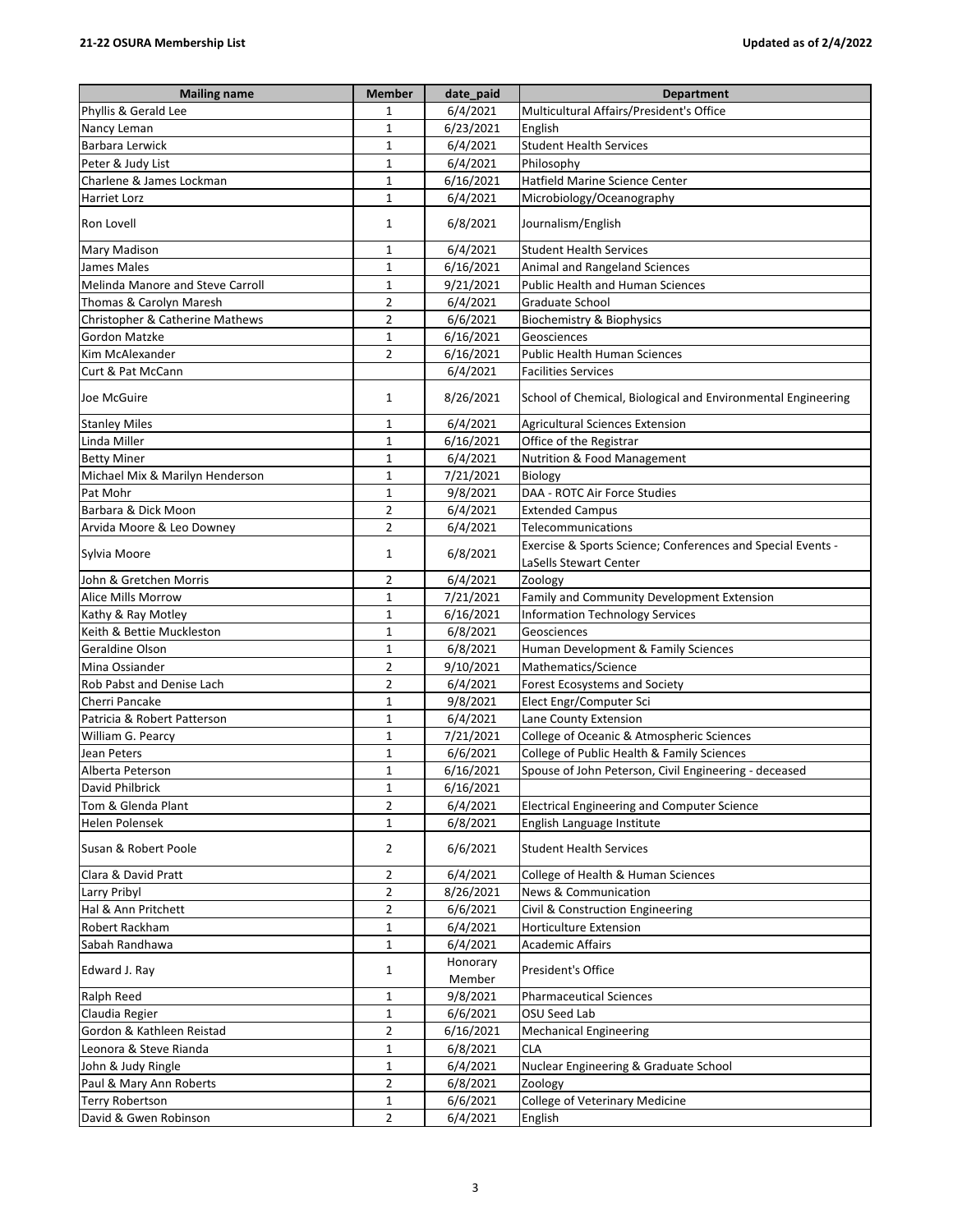## **21-22 OSURA Membership List Updated as of 2/4/2022**

| <b>Mailing name</b>                | <b>Member</b>  | date_paid          | <b>Department</b>                                      |
|------------------------------------|----------------|--------------------|--------------------------------------------------------|
| Jon & Kay Root                     | 1              | 8/13/2021          | Communication Media Center/Distance Education          |
| Larry Roper                        | 1              | Honorary<br>Member | School of Language, Culture & Society                  |
| <b>Judith Russell</b>              | 1              | 6/16/2021          | <b>Educational Opportunities Program</b>               |
| Michael I. & Rosie Schimerlik      | $\overline{2}$ | 6/4/2021           | <b>Biochemistry &amp; Biophysics</b>                   |
| Vicki & Rod Schmall                | 1              | 6/6/2021           | Human Development & Family Sciences Extension          |
| Walt Schroeder                     | $\mathbf{1}$   | 6/4/2021           | <b>Extension Services</b>                              |
| Robert & Constance Schultz         | $\mathbf{1}$   | 6/8/2021           | Civil & Construction Engineering                       |
| Michael & Brandy Schuyler          | $\overline{2}$ | 6/8/2021           | Chemistry                                              |
| Susan J. & Robert Schwartz         | $\overline{2}$ | 6/4/2021           | <b>International Education</b>                         |
| Jim & Julie Searcy                 | $\overline{2}$ | 6/8/2021           | WOSU/Teaching Research Division                        |
| Wayne Kenneth Seim                 | 1              | 6/16/2021          | Fisheries & Wildlife                                   |
| Bo Shelby                          | $\mathbf{1}$   | 6/6/2021           | Forest Ecosyst & Society                               |
| Ann Shriver & Larry Lev            | $\overline{2}$ | 9/8/2021           | <b>Applied Economics</b>                               |
| Tammy Skubinna                     | $\mathbf 1$    | 6/8/2021           | College of Education/ Public Health & Human Science    |
| Diane Slywczuk                     | $\mathbf{1}$   | 6/4/2021           | English                                                |
| Lawrence F. Small                  | $\mathbf{1}$   | 6/6/2021           | College of Oceanic & Atmospheric Sciences              |
| <b>Bill &amp; Ann Smart</b>        | $\mathbf{1}$   | 6/8/2021           | International Education/Admissions                     |
| Court & Linda Smith                | 1              | 6/16/2021          | School of Language, Culture and Society                |
| Robert Smythe                      | 1              | 6/6/2021           | <b>Statistics</b>                                      |
| <b>B. Linn Soule</b>               | $\mathbf{1}$   | 9/20/2021          | <b>College of Business</b>                             |
| Kristy & Mike Spikes               | $\overline{2}$ | 6/4/2021           | <b>International Education</b>                         |
| Carol Spinney                      | $\mathbf{1}$   | 6/4/2021           | <b>Finance and Administration</b>                      |
| Karen S. Steele                    | $\mathbf{1}$   | 6/16/2021          | Finance & Administration                               |
| Lynn Myers Steele                  | 1              | 6/8/2021           | Extension - Multnomah County                           |
| Michael A. Stoltz                  | 1              | 6/16/2021          | Crop & Soil Science                                    |
| Fredrick & Frederick Stormshak     | 1              | 6/16/2021          | <b>Animal Sciences</b>                                 |
| Lee Strandberg                     | $\mathbf{1}$   | 6/8/2021           | College of Pharmacy                                    |
| Paul & Shirley Strub               | $\overline{2}$ | 9/8/2021           | College of Oceanic & Atmospheric Sciences              |
| Ray & Nancy Tanner                 | $\mathbf{1}$   | 7/21/2021          | <b>College of Business</b>                             |
| Lynda & Paul Thomas                | $\mathbf{1}$   | 6/4/2021           | College of Education                                   |
| <b>Terri Tower</b>                 | $\mathbf{1}$   | 6/16/2021          | <b>University Housing &amp; Dining Services</b>        |
| Jo Anne & Cliff Trow               | $\overline{2}$ | 6/6/2021           | <b>Student Affairs/Education</b>                       |
| Andy Ungerer & Bobbi Conard        | $\overline{2}$ | 6/23/2021          | College of Oceanic & Atmospheric Sciences              |
| Michael Unsworth                   | $\mathbf{1}$   | 10/19/2021         | College of Oceanic and Atmospheric Sciences            |
| Jack & Nancy Van de Water          | $\mathbf{1}$   | 7/21/2021          | <b>International Programs</b>                          |
| <b>Tony Van Vliet</b>              | 1              | 6/16/2021          | Wood Science & Technology/Career, Planning & Placement |
| Tony Van Vliet                     |                | 7/21/2021          | Wood Science & Technology/Career, Planning & Placement |
| <b>Beverly VanderPlaat</b>         | 1              | 6/4/2021           | <b>Animal Sciences</b>                                 |
| Martin Vavra                       | 1              | 6/4/2021           | Eastern Oregon Agricultural Research Center            |
| Ray A. Verzasconi                  | 1              | 6/4/2021           | Foreign Languages & Literatures                        |
| Jack & JoAnne Walstad              | $\overline{2}$ | 6/4/2021           | Forest Engineering, Resources & Management             |
| Chris Ward                         | $\mathbf{1}$   | 6/4/2021           | College of Education                                   |
| Richard & Doris Waring             | 2              | 6/8/2021           | <b>Forest Ecosystems and Society</b>                   |
| <b>Bill Warnes</b>                 | 1              | 6/23/2021          | School of MIME/Engineering                             |
| Dale & Mary Jane Weber             | 1              | 6/6/2021           | Animal & Rangeland Sciences                            |
| Leonard & Barbara Weber            | 1              | 6/16/2021          | Electrical Engineering & Computer Science              |
| <b>Bud &amp; Deanie Weiser</b>     | $\mathbf{1}$   | 6/6/2021           | Horticulture/Agricultural Sciences                     |
| Bob & Sandra Wess                  | $\mathbf 2$    | 7/21/2021          | School of Writing, Literature and Film                 |
| M. Boyd & Janet Wilcox             | $\mathbf 2$    | 6/8/2021           | Food Science & Technology                              |
| <b>Bill &amp; Caroline Wilkins</b> | 2              | 6/8/2021           | College of Liberal Arts - Economics                    |
| <b>Howard Wilson</b>               | 1              | 12/17/2021         | Mathematics/Science Education                          |
| Ted & Louise Wiprud                | 1              | 6/4/2021           | Art                                                    |
| Don & Shirley Wirth                | 1              | 6/8/2021           | <b>Alumni Relations</b>                                |
| Robert E. & Carolyn Witters        | $\overline{2}$ | 6/6/2021           | Agricultural Experiment Station/Administration         |
| Mariol & Tom Wogaman               | $\mathbf{1}$   | 6/4/2021           | The Valley Library                                     |